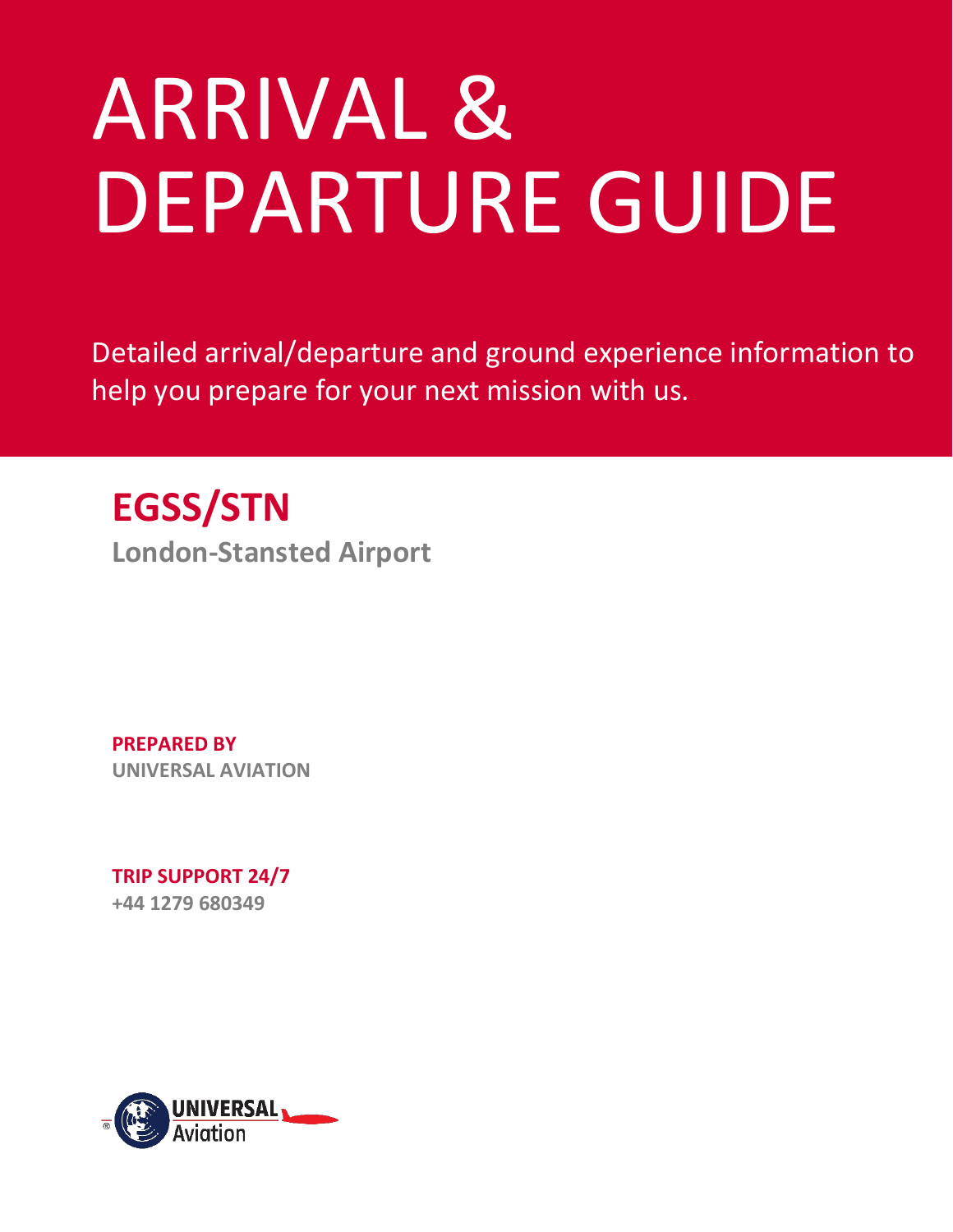## ARRIVAL PROCEDURES

#### PASSENGERS ARRIVALS

Immediately after your aircraft has landed an immigration officer will complete the arrival formalities on the aircraft or in our FBO's VIP arrivals lounge. Universal Aviation will coordinate all the CIQ information prior to your arrival.

If all passenger documents are in order transfer from ramp to ground transportation takes just a few minutes.

#### **CREW ARRIVALS**

#### A CREW IS CONSIDERED FLIGHT DECK AND CABIN ATTENDANTS ONLY

All crew members will be processed once the passenger have left. Processing of document is quick and simple. Please note only flight deck and cabin attendants are considered as crew. Other crew members such as ground engineers are classed as passengers. Will require the necessary documents to enter the country. They may require a visa depending upon nationality. View additional [crew arrival information here.](https://www.universalweather.com/blog/business-aircraft-operations-in-the-uk-ground-handling/)

#### **PASSENGERS WITH DISABILITIES**

#### PASSENGER HI LOADER: AVAIABLE UPON REQUEST

If a passenger requires assistance off the aircraft a HI Loader will be made available to assist. This must be requested before arriving to avoid any delays.

#### **LUGGAGE**

HANDLED VIA A UNIVERSAL STAFF MEMBER: NO WEIGHT LIMIT

Upon clearance from immigration your luggage will be transferred from the aircraft to your ground transportation vehicle. Your luggage will be placed in the trunk of your transport vehicle unless requested otherwise.

#### **PARKING**

#### ALLOCATED ON THE DAY OF ARRIVAL

A follow me truck will guide you to your parking spot. We can be contacted prior to landing on 131.680Mhz if you have any additional requests or need further confirmation.

#### **PET ARRIVALS**

PERMITED TYPE OF PETS: DOGS, CATS, AND FERRETS ONLY Important to note that the operator must be an approved carrier to transport pets into the UK.

If pets are onboard, the pet passport team will scan your pet's microchip on the aircraft. Microchip ID must match the ID provided prior to arrival. All vaccine records must be current and must be provided to the Universal team prior to arrival.

Dogs must be treated for tapeworm between one and five days prior to travel and have documentation to confirm that. If those steps are not strictly followed, the animal will be quarantined. Additiona[l pet passport travel](https://www.universalweather.com/blog/pet-passport-travel-now-available-at-london-stansted-airport-egss/)  [information for EGSS is available here.](https://www.universalweather.com/blog/pet-passport-travel-now-available-at-london-stansted-airport-egss/)

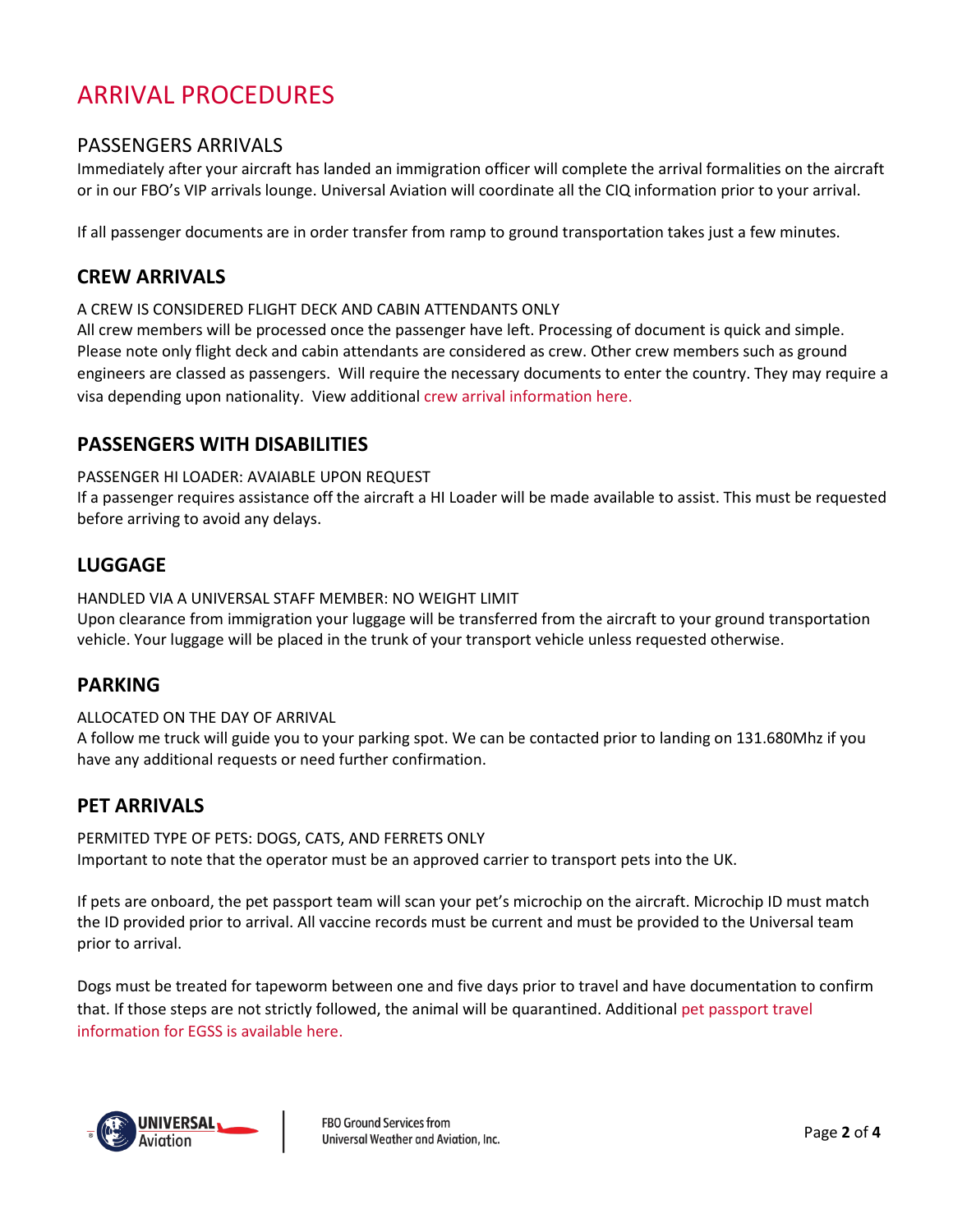## DEPARTURE PROCEDURES

#### PASSENGER DEPARTURES

If you are traveling in a private aircraft weighing less than 45.5 metric tons your ground transportation can take you directly onto the ramp where your luggage and passengers will be loaded into the aircraft.

If your chartered aircraft weighs more than 10 metric tons your crew, passengers, and baggage's must be processed thru the private screening suite within the FBO. Departure processes are very quick, you will be transferred to your plane in a matter of minutes.

## PASSENGER GROUND TRANSPORTATION

ADDRESS FOR DRIVERS: London- Stansted Airport, Universal House, Building 130, Essex, CM24 1QH

PLANESIDE PICKUP FOR PREPAID TRANSPORTATION: Should you be providing your own ground transportation, please ask the driver to bring their passport or UK driving license. We will issue the driver an airport pass, the vehicle will then be met at the gate by a Universal Aviation handler and escorted planeside.

PLANESIDE PICKUP FOR DRIVANIA CUSTOMERS: Ground transportation is available through Drivania a Universal™ Company. Request for a Drivania chauffeur must booked prior to arriving to ensure availability and avoid any delays.

HELICOPTER TRANSFERS: For those using a helicopter we will ensure the helicopter is parked adjacent to the fixed wing.

#### FOR DRIVERS: DIRECTIONS TO AIRPORT

- Exit the M11 at Junction 8a and follow the directions below
- Use the left 2 lanes to take the A120(E)
- Keep Left at the fork and continue towards Round Coppice Road
- Keep left and merge onto Round Coppice Road
- At the roundabout take the first exit and stay on Round Coppice Road following signs for the Long Stay Car Park/Novotel Hotel
- At the roundabout take the second exit staying on Round Coppice Road
- At the roundabout, take the 3rd exit onto First Avenue into the Business Park
- Take the Third road on the Right onto Ninth Avenue and continue towards the Security Gate and Universal Aviation will be on your left.